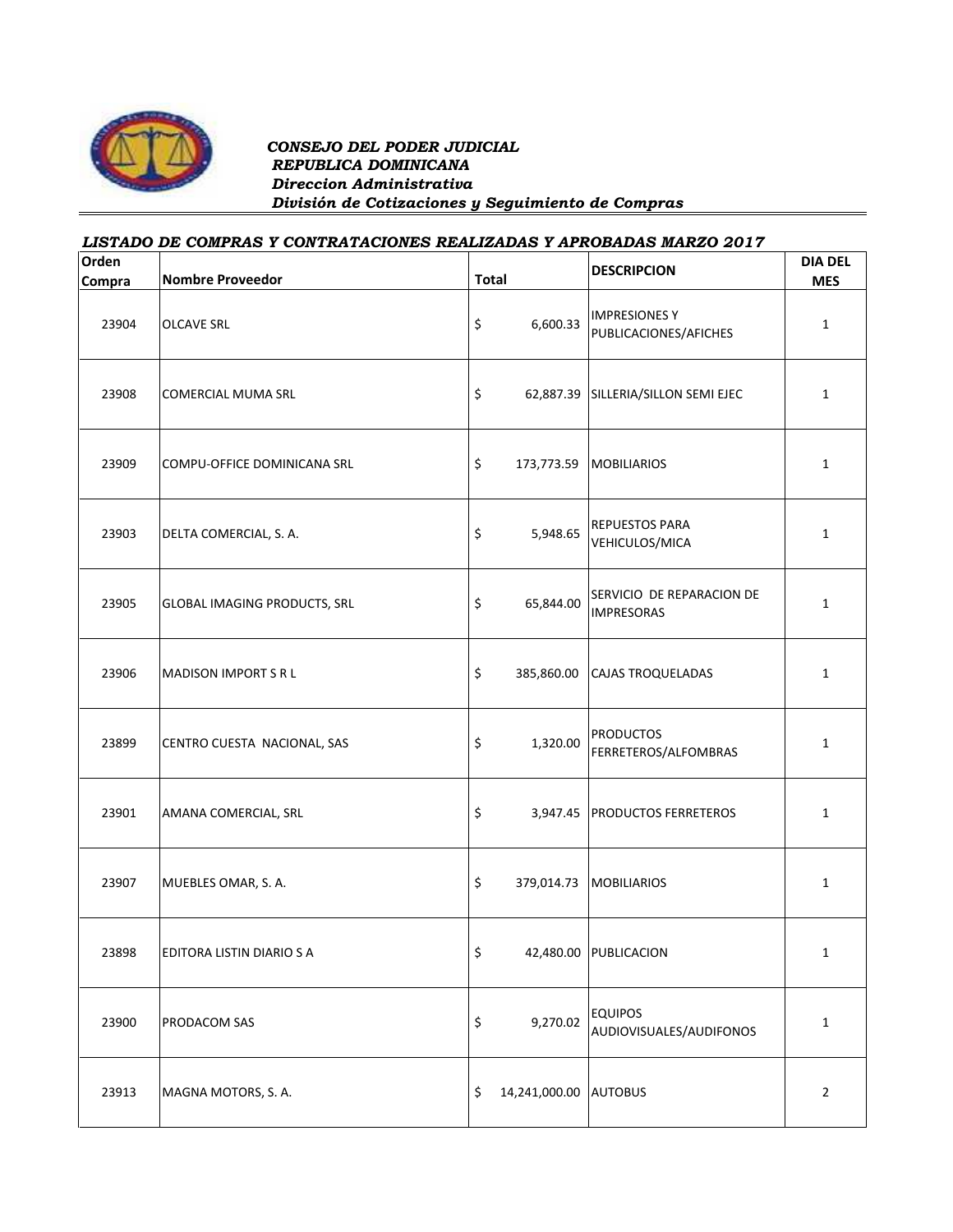| 23911 | VIAMAR, S. A.                                 | \$      | 4,929.51   | <b>REPUESTOS PARA</b><br><b>VEHICULOS/BATERIA</b> | $\overline{2}$ |
|-------|-----------------------------------------------|---------|------------|---------------------------------------------------|----------------|
| 23912 | FARMACO QUIMICA NACIONAL, S. A.               | \$      |            | 29,115.01 PRODUCTOS FARMACEUTICOS                 | $\overline{2}$ |
| 23916 | FARMACO QUIMICA NACIONAL, S. A.               | \$      |            | 25,649.66 EQUIPOS MEDICOS                         | 3              |
| 23917 | MEDI-EQUIPOS, SRL                             | \$      |            | 46,075.10 EQUIPOS MEDICOS                         | 3              |
| 23914 | SUPLIMED, SRL                                 | \$      |            | 13,087.55 PRODUCTOS FARMACEUTICOS                 | 3              |
| 23915 | SERVICIOS ELECTROMEDICOS E INSTITUCIONALES SA | $\zeta$ |            | 7,357.30 EQUIPOS MEDICOS                          | 3              |
| 23920 | COMERCIAL ESPINO ESTRELLA, SRL                | \$      |            | 203,426.10   TEXTILES (UNIFORMES)                 | 6              |
| 23924 | PERSEUS COMERCIAL, SRL                        | \$      | 200,654.98 | <b>ELECTRODOMESTICOS</b><br>(MICROONDA IND)       | 6              |
| 23923 | RADIOCENTRO, S.A.S.                           | \$      |            | 260,040.61 ELECTRODOMESTICOS                      | 6              |
| 23919 | REFRICENTRO LOS PRADOS, SRL.                  | \$      | 168,595.01 | EQUIPO DE REFRIGERACION Y<br><b>MATERIALES</b>    | 6              |
| 23918 | UNIVERSAL DE COMPUTOS SRL                     | \$      | 198,850.00 | EQUIPO TECNOLOGICO Y DE<br>INFORMATICA (SERVIDOR) | 6              |
| 23921 | SKAGEN, SRL                                   | \$      | 221,061.20 | MOBILIARIO (ARCHIVOS DE 4<br>GAVETAS)             | 6              |
| 23926 | EDITORA LISTIN DIARIO S A                     | \$      |            | 68,987.52 PUBLICACION                             | 6              |
| 23927 | EDITORA DEL CARIBE, SA                        | \$      |            | 62,828.86 PUBLICACION                             | 6              |
| 23922 | MUEBLES OMAR, S. A.                           | \$      | 154,392.19 | MOBILIARIO (ARCHIVOS MOD. DE<br>3 GVTAS)          | 6              |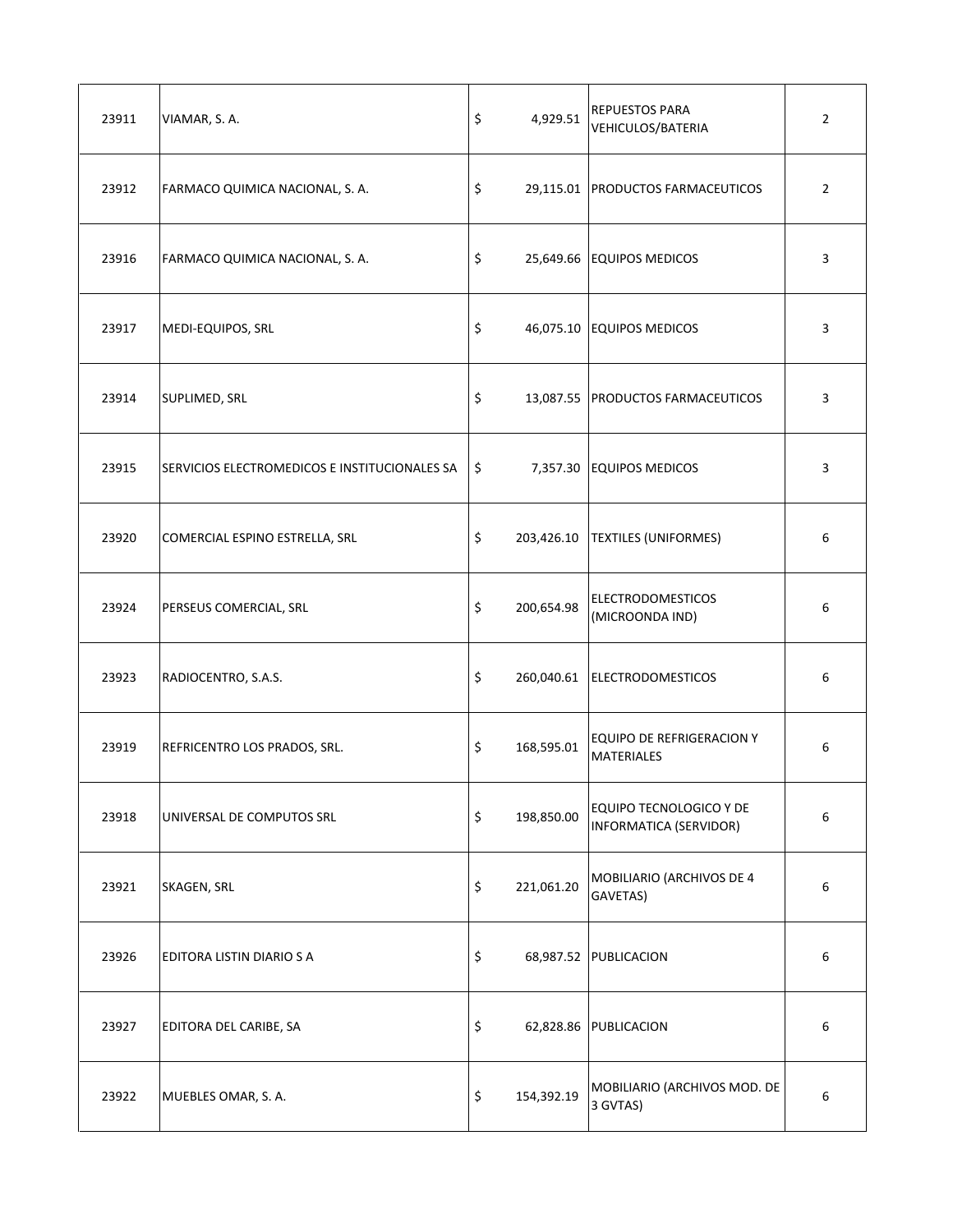| 23925 | NEW IMAGE SOLUTIONS AND MARKETING SRL | \$<br>5,782.00 SELLOS    |                                                      | 6              |
|-------|---------------------------------------|--------------------------|------------------------------------------------------|----------------|
| 23929 | INTERDECO, SRL.                       | \$<br>15,972.94 CORTINAS |                                                      | $\overline{7}$ |
| 23932 | DELGADO S CREACIONES METALICAS, SRL   | \$<br>69,649.50          | SEÑALIZACIONES FISICAS (TARJAS<br><b>Y LETREROS)</b> | $\overline{7}$ |
| 23930 | CENTRO CUESTA NACIONAL, SAS           | \$                       | 2,923.00 UTILES DE COCINA                            | $\overline{7}$ |
| 23931 | CENTRO CUESTA NACIONAL, SAS           | \$                       | 840.00 UTILES DE COCINA                              | $\overline{7}$ |
| 23928 | V ENERGY, S.A.                        | \$<br>750,000.00         | <b>COMBUSTIBLE</b>                                   | $\overline{7}$ |
| 23938 | AMANA COMERCIAL, SRL                  | \$<br>2,761.20           | PRODUCTOS FERRETEROS<br>(HERRAMIENTAS)               | 8              |
| 23935 | REFRICENTRO LOS PRADOS, SRL.          | \$<br>284,100.00         | EQUIPO DE REFRIGERACION Y<br><b>MATERIALES</b>       | 8              |
| 23940 | REPUESTOS DE JESUS, SRL.              | \$<br>1,740.50           | REPUESTO PARA VEHICULOS<br>(TANQUE MOTOCICLETA)      | 8              |
| 23939 | LA INNOVACION, SRL                    | \$<br>29,189.99          | PRODUCTOS FERRETEROS,<br>(HERRAMIENTAS)              | 8              |
| 23936 | VIAMAR, S. A.                         | \$                       | 4,929.51 REPUESTOS PARA VEHICULOS                    | 8              |
| 23933 | MARGRAF, SRL                          | \$<br>13,239.60          | <b>MATERIAL GASTABLE</b><br>(RECETARIOS MEDICOS)     | 8              |
| 23937 | IMPRESOS C & M, SRL                   | \$<br>43,424.00          | MATERIAL GASTABLE (CARPETAS<br><b>DE2 TORNILLOS)</b> | 8              |
| 23934 | FRIOMASTER, S. A.                     | \$<br>183,540.50         | EQUIPO DE REFRIGERACION Y<br><b>MATERIALES</b>       | 8              |
| 23953 | <b>GLOBAL OFFICE JL. SRL.</b>         | \$                       | 13,015.53 DISPENSADORES                              | 9              |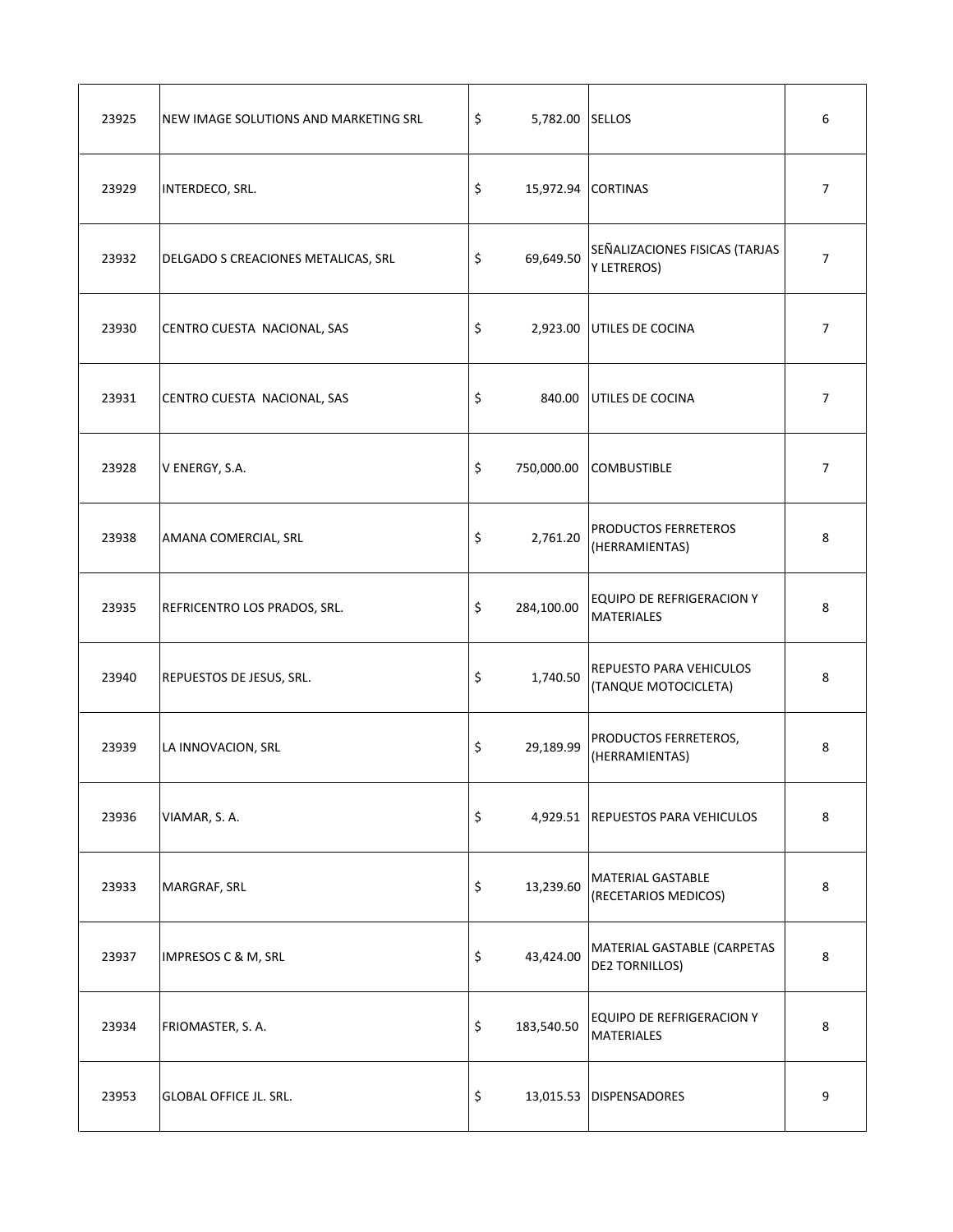| 23947 | FERRETERIA AMERICANA, SAS           | \$      | 17,388.01          | PRODUCTOS DE PLOMERÍA<br>(TINACO)               | 9 |
|-------|-------------------------------------|---------|--------------------|-------------------------------------------------|---|
| 23948 | INTERDECO, SRL.                     | \$      | 59,204.39 CORTINAS |                                                 | 9 |
| 23944 | IMPORTADORA DOPEL, SRL.             | \$      | 5,050.40 SELLOS    |                                                 | 9 |
| 23957 | P & V MOVIL COMERCIAL, SRL          | \$      | 56,911.40          | EQUIPOS TECNOLÓGICOS Y DE<br><b>INFORMÁTICA</b> | 9 |
| 23942 | MAGNA MOTORS, S. A.                 | \$      |                    | 23,902.91 REPUESTOS PARA VEHÍCULOS              | 9 |
| 23945 | SANTO DOMINGO MOTORS COMPANY, S. A. | $\zeta$ |                    | 24,850.80 REPUESTOS PARA VEHÍCULOS              | 9 |
| 23949 | <b>SYNTES S R L</b>                 | \$      | 6,608.00 TONER     |                                                 | 9 |
| 23958 | UNIDAD TECNOLOGICA DOMINICANA, SRL  | \$      | 30,318.12          | EQUIPOS TECNOLÓGICOS Y DE<br><b>INFORMÁTICA</b> | 9 |
| 23955 | REFRICENTRO LOS PRADOS, SRL.        | \$      |                    | 97,000.00 EQUIPOS DE REFRIGERACIÓN              | 9 |
| 23946 | REFRICENTRO LOS PRADOS, SRL.        | \$      |                    | 24,400.00 MATERIALES DE REFRIGERACIÓN           | 9 |
| 23941 | OMAR CD S SISTEM, SRL               | \$      | 23,600.00          | <b>REPRODUCCIONES</b><br>(GRABACIONES DE DVD)   | 9 |
| 23956 | REFRIPARTES, S. A.                  | \$      |                    | 19,550.00 EQUIPOS DE REFRIGERACIÓN              | 9 |
| 23951 | CENTRO CUESTA NACIONAL, SAS         | \$      |                    | 7,532.67 ALIMENTOS Y BEBIDAS                    | 9 |
| 23952 | CENTRO CUESTA NACIONAL, SAS         | \$      |                    | 13,915.97 ALIMENTOS Y BEBIDAS                   | 9 |
| 23950 | REFRICENTRO BOLIVAR Y ARIAS SRL     | \$      | 58,249.99          | EQUIPOS DE REFRIGERACIÓN Y<br><b>MATERIALES</b> | 9 |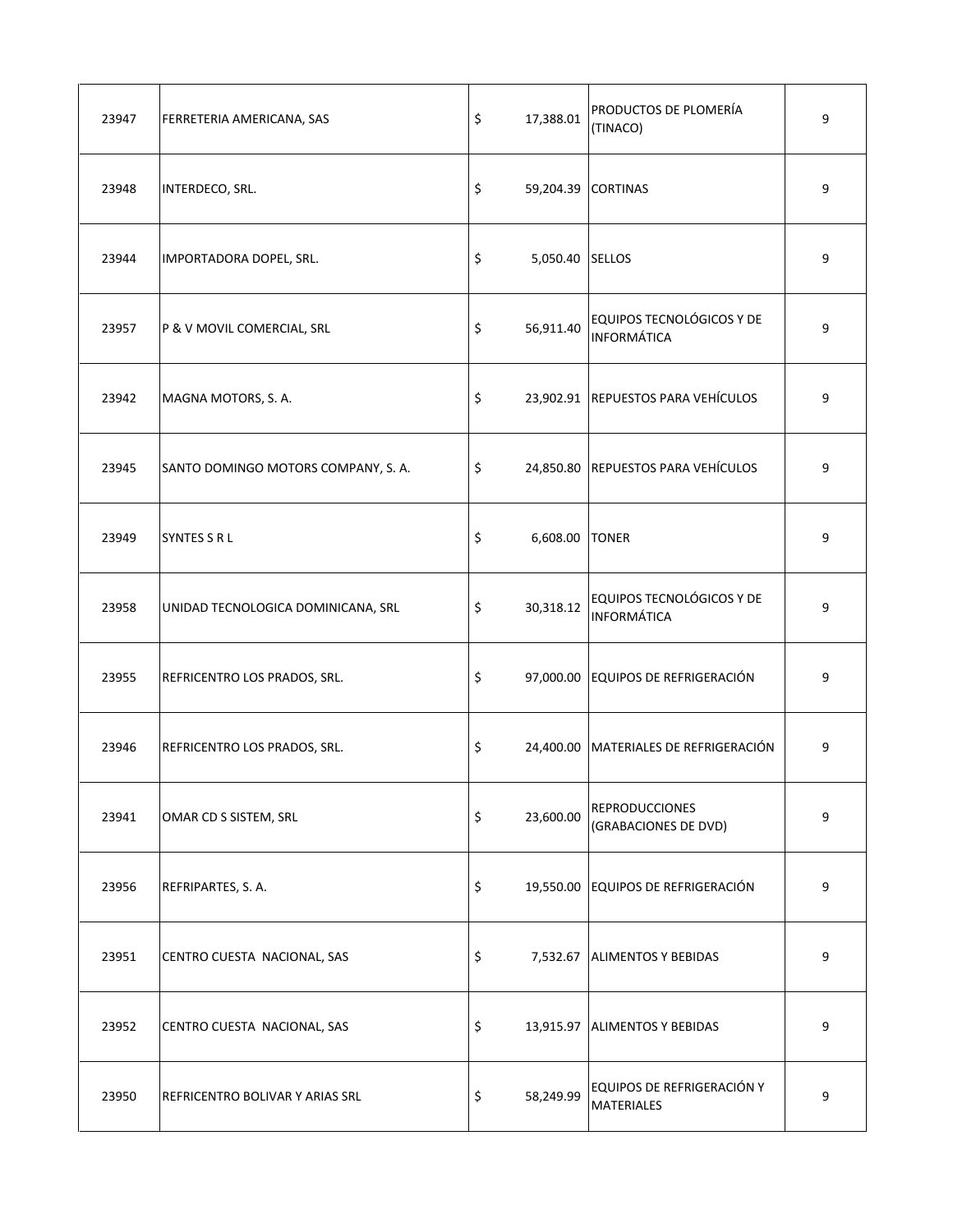| 23943 | <b>FASACA AUTO PARTS SRL</b>                 | \$              | 8,499.99 REPUESTOS DE VEHÍCULOS                                              | 9  |
|-------|----------------------------------------------|-----------------|------------------------------------------------------------------------------|----|
| 23954 | PAPELES COMERCIALES DIANA, SA                | \$              | 1,157,580.00   MATERIAL GASTABLE                                             | 9  |
| 23960 | CENTRO CUESTA NACIONAL, SAS                  | \$              | 22,568.05 ALIMENTOS Y BEBIDAS                                                | 10 |
| 23963 | CARY INDUSTRIAL, S. A.                       | \$<br>76,700.00 | MATERIALES GASTABLES DE<br>LIMPIEZA                                          | 10 |
| 23959 | REFRICENTRO LOS PRADOS, SRL.                 | \$              | 56,800.00 MATERIALES DE REFRIGERACIÓN                                        | 10 |
| 23961 | <b>REFRICOMFORT SRL</b>                      | \$              | 43,053.86 MATERIALES DE REFRIGERACIÓN                                        | 10 |
| 23965 | SANTO DOMINGO MOTORS COMPANY, S.A.           | \$<br>17,841.60 | BATERÍAS PARA PLANTA<br><b>ELÉCTRICA</b>                                     | 10 |
| 23964 | <b>GLOBAL OFFICE JL. SRL.</b>                | \$<br>23,416.46 | MATERIAL GASTABLE DE OFICINA<br>(DVD Y SOBRES P/DVD)                         | 10 |
| 23962 | FRIOMASTER, S. A.                            | \$              | 29,975.00 MATERIALES DE REFRIGERACIÓN                                        | 10 |
| 23967 | FERRETERIA POPULAR, SRL                      | \$<br>15,717.60 | PRODUCTOS FERRETEROS<br>(CONOS DE PARQUEO)                                   | 13 |
| 23974 | INDUSTRIAS BANILEJAS, SAS                    | \$              | 116,277.80 ALIMENTOS Y BEBIDAS                                               | 13 |
| 23968 | OFFICELINE S R L                             | \$<br>15,042.35 | MATERIAL GASTABLE DE OFICINA<br>(PROTECTOR DE HOJAS)                         | 13 |
| 23966 | MITOPALO POWER, SRL.                         | \$<br>17,159.56 | PRODUCTOS DE GENERACIÓN<br>(REDUCTOR DE VOLTAJE)                             | 13 |
| 23972 | SUPLIDORES ELECTRICOS GARCIA SURIEL S. R. L. | \$              | 22,815.30 PRODUCTOS FERRETEROS                                               | 13 |
| 23970 | MARGRAF, SRL                                 | \$<br>39,572.00 | <b>IMPRESIONES Y</b><br><b>ENCUADERNACIONES (BOLETÍN</b><br><b>JUDICIAL)</b> | 13 |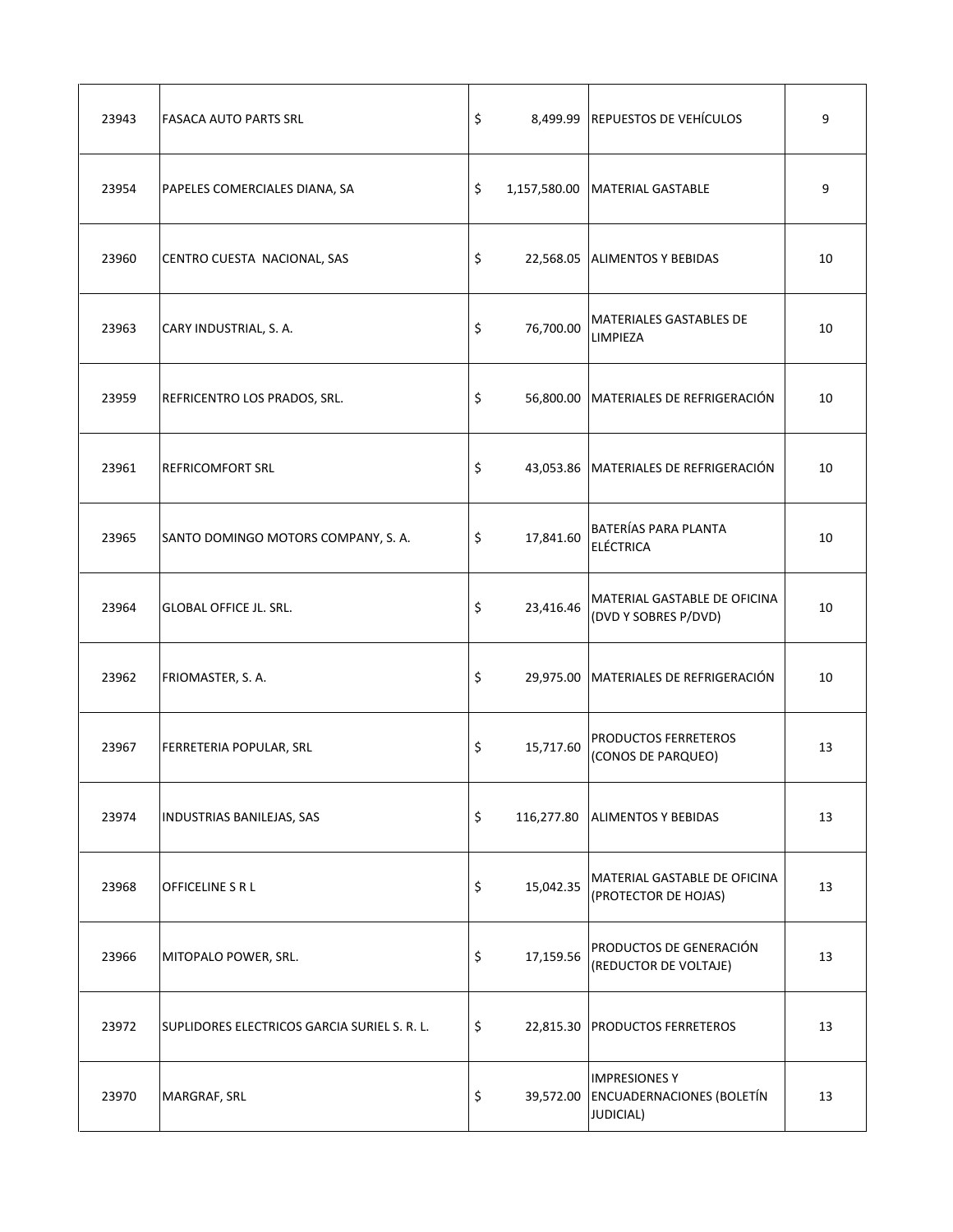| 23969 | PERSEUS COMERCIAL, SRL           | \$               | 14,524.97 PRODUCTOS FERRETEROS (LONA)                             | 13 |
|-------|----------------------------------|------------------|-------------------------------------------------------------------|----|
| 23971 | PERSEUS COMERCIAL, SRL           | \$<br>31,398.00  | PRODUCTOS FERRETEROS<br>(LÁMPARAS)                                | 13 |
| 23973 | AMANA COMERCIAL, SRL             | \$<br>3,952.59   | PRODUCTOS FERRETEROS<br>(LÁMPARAS)                                | 13 |
| 23977 | AVELINO ABREU, SAS               | \$<br>52,911.67  | REPUESTOS PARA VEHÍCULOS<br>(GOMAS)                               | 14 |
| 23976 | CENTRO CUESTA NACIONAL, SAS      | \$<br>1,854.85   | PRODUCTOS FERRETEROS (PILAS<br>RECARG. Y CARGADOR)                | 14 |
| 23979 | <b>ELA STORE EIRL</b>            | \$               | ARTÍCULOS DE OFICINA<br>3,363.68 (PIZZARRA, BORRADOR Y<br>MARCAD) | 14 |
| 23975 | <b>AUDA COMERCIAL SRL</b>        | \$               | 49,216.00 SERVICIO DE ALMUERZO                                    | 14 |
| 23980 | PERSEUS COMERCIAL, SRL           | \$<br>19,328.40  | MOBILIARIO (MESAS Y SILLAS<br>PLÁSTICAS)                          | 14 |
| 23981 | MUEBLES OMAR, S. A.              | \$<br>9,779.25   | MOBILIARIO (MESAS Y SILLAS<br>PLÁSTICAS)                          | 14 |
| 23978 | E THREAN & CIA SRL               | \$               | 33,258.30 RELOJES BIOMÉTRICOS                                     | 14 |
| 23983 | EXODO SOLUCIONES, SRL.           | \$<br>9,440.00   | EQUIPOS TECNOLÓGICOS Y DE<br><b>INFORMÁTICA</b>                   | 15 |
| 23984 | LOGOMARCA, S. A.                 | \$               | 3,658.00 BUZÓN DE SUGERENCIAS                                     | 15 |
| 23987 | <b>EMPRESAS INTEGRADAS S A S</b> | \$               | 171,747.82   MAT. LIMPIEZA Y DESECHABLE                           | 15 |
| 23986 | FERRETERIA GOFAM S R L           | \$               | 194,494.77 MAT. LIMPIEZA Y DESECHABLE                             | 15 |
| 23985 | HERMOSILLO COMERCIAL SRL         | \$<br>518,292.01 | MAT. DE LIMPIEZA Y<br><b>DESECHABLES</b>                          | 15 |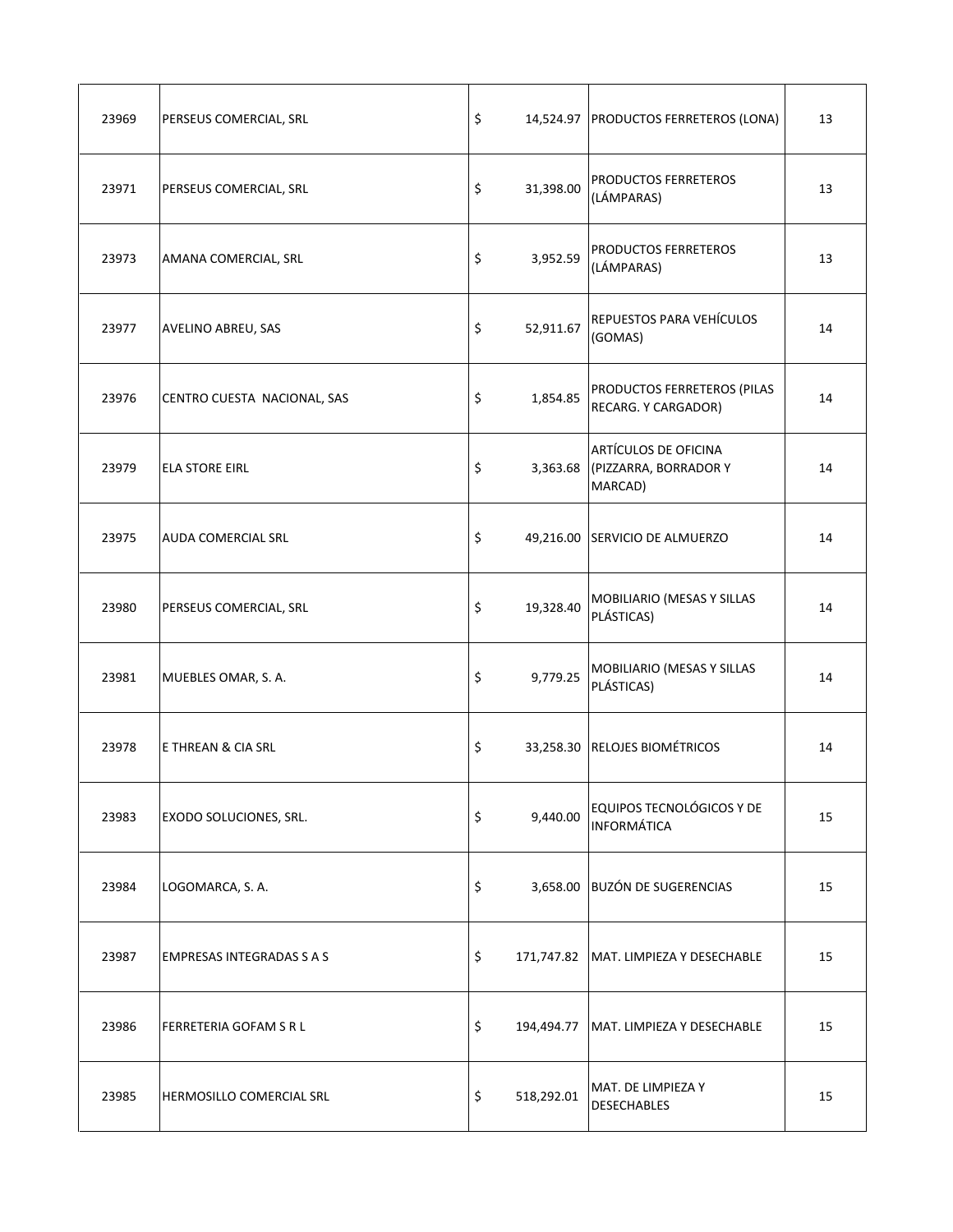| 23988 | CENTRO CUESTA NACIONAL, SAS            | \$               | 55,608.26 ALIMENTOS Y BEBIDAS                                                   | 16 |
|-------|----------------------------------------|------------------|---------------------------------------------------------------------------------|----|
| 23990 | CENTRO CUESTA NACIONAL, SAS            | \$               | 2,910.01 JUGUETES                                                               | 16 |
| 23989 | ANDRES DAUHAJRE, S. A.                 | \$               | 5,946.02 JUGUETES                                                               | 16 |
| 23993 | AVELINO ABREU, SAS                     | \$<br>100,867.12 | PRODUCTOS DE GENERACION<br><b>ELECTRICA (BATERIAS)</b>                          | 17 |
| 23992 | <b>BELTREZ DECORAUTO SRL</b>           | \$<br>339,840.00 | <b>REPUESTOS PARA VEHICULOS</b><br>(DEFENSAS)                                   | 17 |
| 23994 | VIAMAR, S.A.                           | \$               | 6,107.62 REPUESTOS DE VEHÍCULOS                                                 | 17 |
| 23995 | MARGRAF, SRL                           | \$               | <b>IMPRESIONES Y</b><br>39,823.20 ENCUADERNACIONES (BOLETÍN<br><b>JUDICIAL)</b> | 17 |
| 23998 | THE OFFICE WAREHOUSE DOMINICANA, S. A. | \$<br>4,956.00   | EQUIPOS TECNOLÓGICOS Y DE<br><b>INFORMÁTICA</b>                                 | 17 |
| 23996 | OMAR CD S SISTEM, SRL                  | \$<br>23,600.00  | <b>REPRODUCCIONES</b><br>(GRABACIONES DE CD)                                    | 17 |
| 23997 | OMAR CD S SISTEM, SRL                  | \$<br>23,600.00  | <b>REPRODUCCIONES</b><br>(GRABACIONES DE CD)                                    | 17 |
| 23991 | EXODO SOLUCIONES, SRL.                 | \$<br>11,210.00  | EQUIPOS TECNOLÓGICOS Y DE<br><b>INFORMÁTICA</b>                                 | 17 |
| 24000 | FERRETERIA POPULAR, SRL                | \$<br>17,888.80  | PRODUCTOS FERRETEROS<br>(MATERIALES ELECTRICIDAD)                               | 20 |
| 24007 | OFFITEK, SRL                           | \$<br>157,412.00 | EQUIPO TECNOLOGICO Y DE<br><b>INFORMATICA (FAX)</b>                             | 20 |
| 24005 | MITOPALO POWER, SRL.                   | \$<br>14,466.80  | PRODUCTO DE GENERACION<br><b>ELECTRICA</b>                                      | 20 |
| 24002 | PERSEUS COMERCIAL, SRL                 | \$               | 15,855.88 PRODUCTOS DE EBANISTERIA                                              | 20 |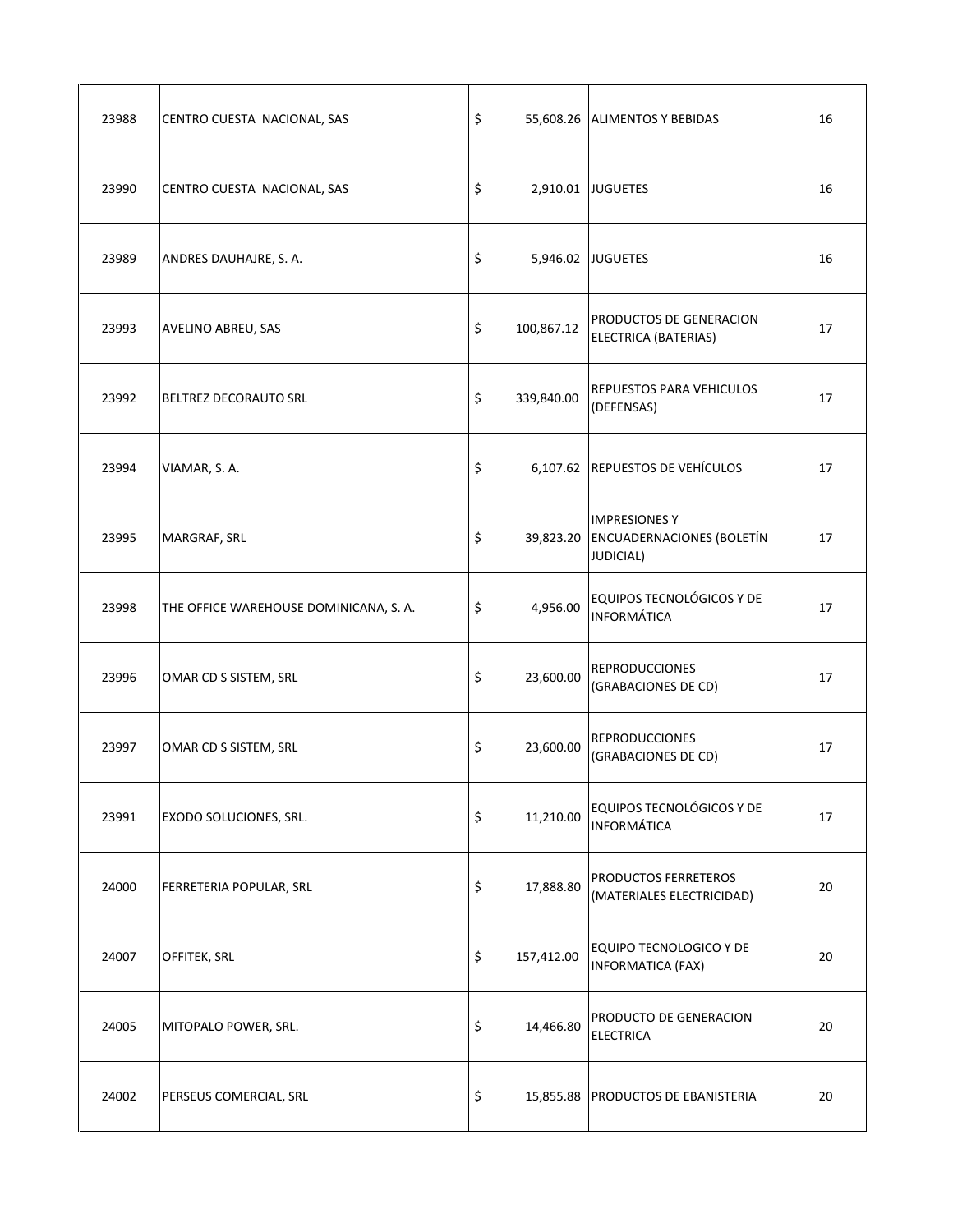| 24012 | CENTRO ESPECIALIZADO DE COMPUTACION, SRL.    | \$<br>15,972.48           | EQUIPOS TECNOLÓGICOS Y DE<br><b>INFORMÁTICA</b>        | 20 |
|-------|----------------------------------------------|---------------------------|--------------------------------------------------------|----|
| 24001 | TRI POWER J Q, SRL                           | \$<br>282,499.97          | PRODUCTO DE GENERACION<br>ELECTRICA (BATERIAS DE GEL)  | 20 |
| 24009 | <b>REFRICOMFORT SRL</b>                      | \$<br>217,332.40          | PRODUCTO DE GENERACION<br>ELECTRICA (ALAMBRE)          | 20 |
| 24011 | PUERTANUEVA INDUSTRIAL, SRL.                 | \$                        | 16,874.00 SERVICIO DE HERRERÍA                         | 20 |
| 24004 | SUPLIDORES ELECTRICOS GARCIA SURIEL S. R. L. | \$<br>373,425.75          | PRODUCTOS DE GENERACION<br>ELECTRICA (MATERIALES)      | 20 |
| 23999 | SUPLIDORES ELECTRICOS GARCIA SURIEL S. R. L. | \$<br>80,535.00           | PRODUCTOS FERRETEROS<br>(MATERIALES ELECTRICIDAD)      | 20 |
| 24003 | <b>FL&amp;M COMERCIAL SRL</b>                | \$                        | 14,844.40 PRODUCTOS DE EBANISTERIA                     | 20 |
| 24008 | BANDERA GLOBAL HC SRL                        | \$<br>306,800.00          | <b>TEXTILE (BANDERAS)</b>                              | 20 |
| 24006 | AMANA COMERCIAL, SRL                         | \$<br>6,289.87            | PRODUCTOS DE GENERACION<br><b>ELECTRICA</b>            | 20 |
| 24010 | PIZZERIA LA ANTILLANA, SRL                   | \$                        | 20,001.00 SERVICIO (ALMUERZO)                          | 20 |
| 24020 | REFRICENTRO BOLIVAR Y ARIAS SRL              | \$<br>106,100.00          | <b>EQUIPOS DE REFRIGERACION Y</b><br><b>MATERIALES</b> | 21 |
| 24014 | JMART ELECTRO INDUSTRIAL, SRL                | \$<br>86,140.00           | PRODUCTO DE GENERACION<br>ELECTRICA (ALAMBRE)          | 21 |
| 24013 | <b>FL&amp;M COMERCIAL SRL</b>                | \$<br>125,906.00          | PRODUCTO DE GENERACION<br>ELECTRICA (ALAMBRE)          | 21 |
| 24021 | EVERPRINT TECHNOLOGIES DOMINICANA SRL        | \$<br>26,290.40   TONERES |                                                        | 21 |
| 24019 | VICTOR GARCIA AIRE ACONDICIONADO SRL         | \$<br>147,399.85          | EQUIPO DE REFRIGERACION Y<br><b>MATERIALES</b>         | 21 |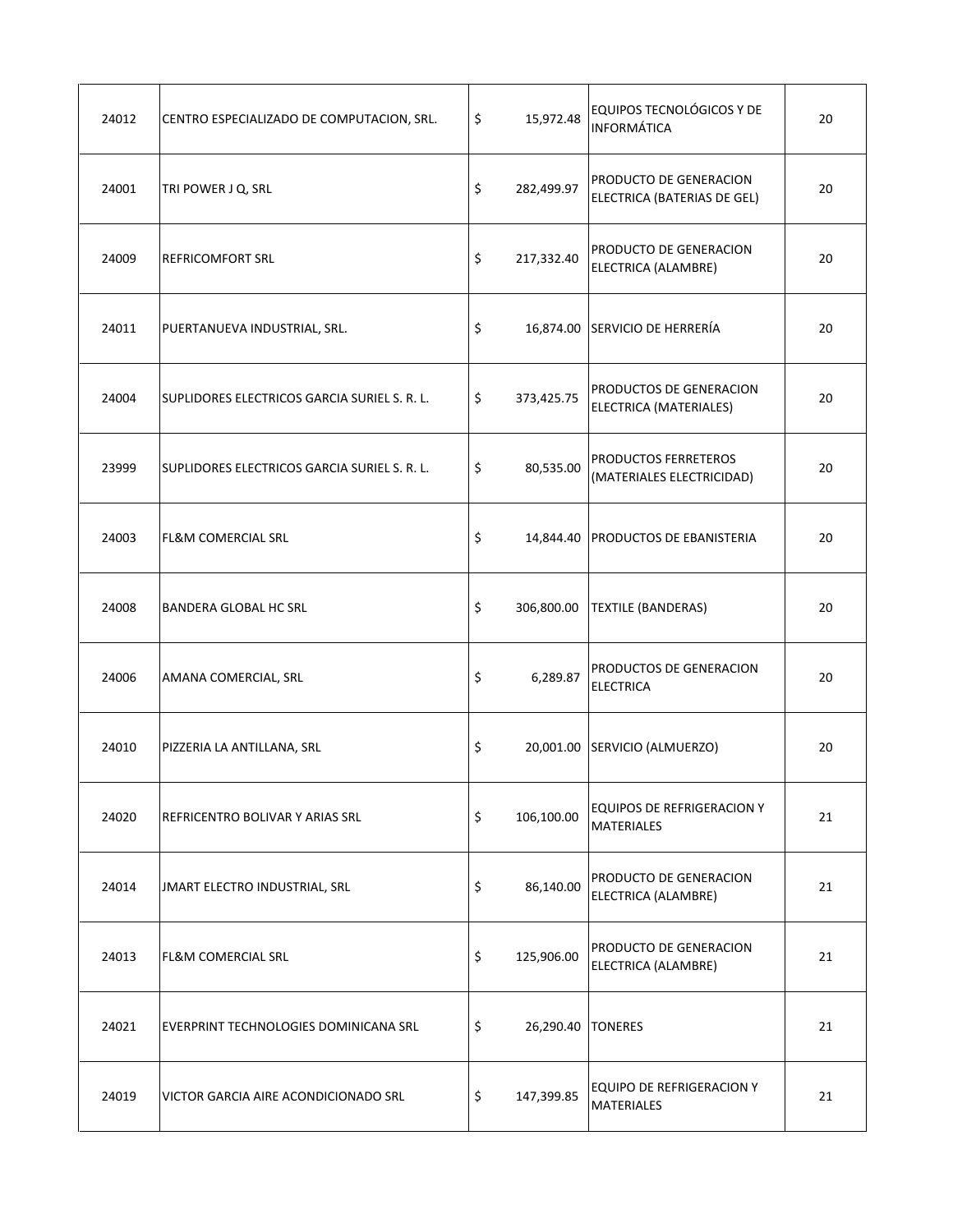| 24017 | <b>TONOS &amp; COLORES SRL</b>                         | \$<br>15,191.96          | PRODUCTOS DE EBANISTERÍA<br>(MATERIALES)                          | 21 |
|-------|--------------------------------------------------------|--------------------------|-------------------------------------------------------------------|----|
| 24022 | TONER DEPOT INTERNATIONAL A. R. C., SRL,               | \$<br>476,971.86 TONERES |                                                                   | 21 |
| 24016 | MARGRAF, SRL                                           | \$<br>3,894.00           | <b>IMPRESIONES Y PUBLICACIONES</b><br><b>DIGITALES (TARJETAS)</b> | 21 |
| 24023 | R S D REMANUFACTURE SOLUTIONS DOMINICANA<br><b>SRL</b> | \$<br>380,284.50         | <b>TONERES</b>                                                    | 21 |
| 24015 | REFRICENTRO LOS PRADOS, SRL.                           | \$<br>176,800.00         | EQUIPO DE REFRIGERACION Y<br>MATERIALES (COMPRESOR)               | 21 |
| 24018 | FERRETERIA AMERICANA, SAS                              | \$<br>2,203.27           | PRODUCTOS DE EBANISTERÍA<br>(MATERIALES)                          | 21 |
| 24024 | DELGADO S CREACIONES METALICAS, SRL                    | \$                       | 35,400.00 ROTULACIÓN VEHÍCULOS                                    | 22 |
| 24025 | MARGRAF, SRL                                           | \$<br>35,105.00          | MATERIAL GASTABLE DE OFICINA<br>(HOJA Y SOBRE TIMBR.)             | 22 |
| 24026 | LUDAINSA VIDRIOS Y VENTANAS SRL                        | \$                       | 19,480.00 HERRERIA (PUERTAS)                                      | 22 |
| 24035 | EVERPRINT TECHNOLOGIES DOMINICANA SRL                  | \$                       | 8,850.00 PAPELERÍA EN GRAL.                                       | 23 |
| 24034 | EVERPRINT TECHNOLOGIES DOMINICANA SRL                  | \$                       | 51,512.38   MATERIAL GASTABLE DE OFICINA                          | 23 |
| 24033 | COMPU-OFFICE DOMINICANA SRL                            | \$                       | 34,837.05   MATERIAL GASTABLE DE OFICINA                          | 23 |
| 24027 | V ENERGY, S.A.                                         | \$<br>750,000.00         | <b>COMBUSTIBLE</b>                                                | 23 |
| 24036 | SKAGEN, SRL                                            | \$<br>7,522.50           | MOBILIARIO (SILLÓN<br>ORTOPÉDICO)                                 | 23 |
| 24030 | PRODIMPA, S.R.L.                                       | \$                       | 71,779.48   MATERIAL GASTABLE DE OFICINA                          | 23 |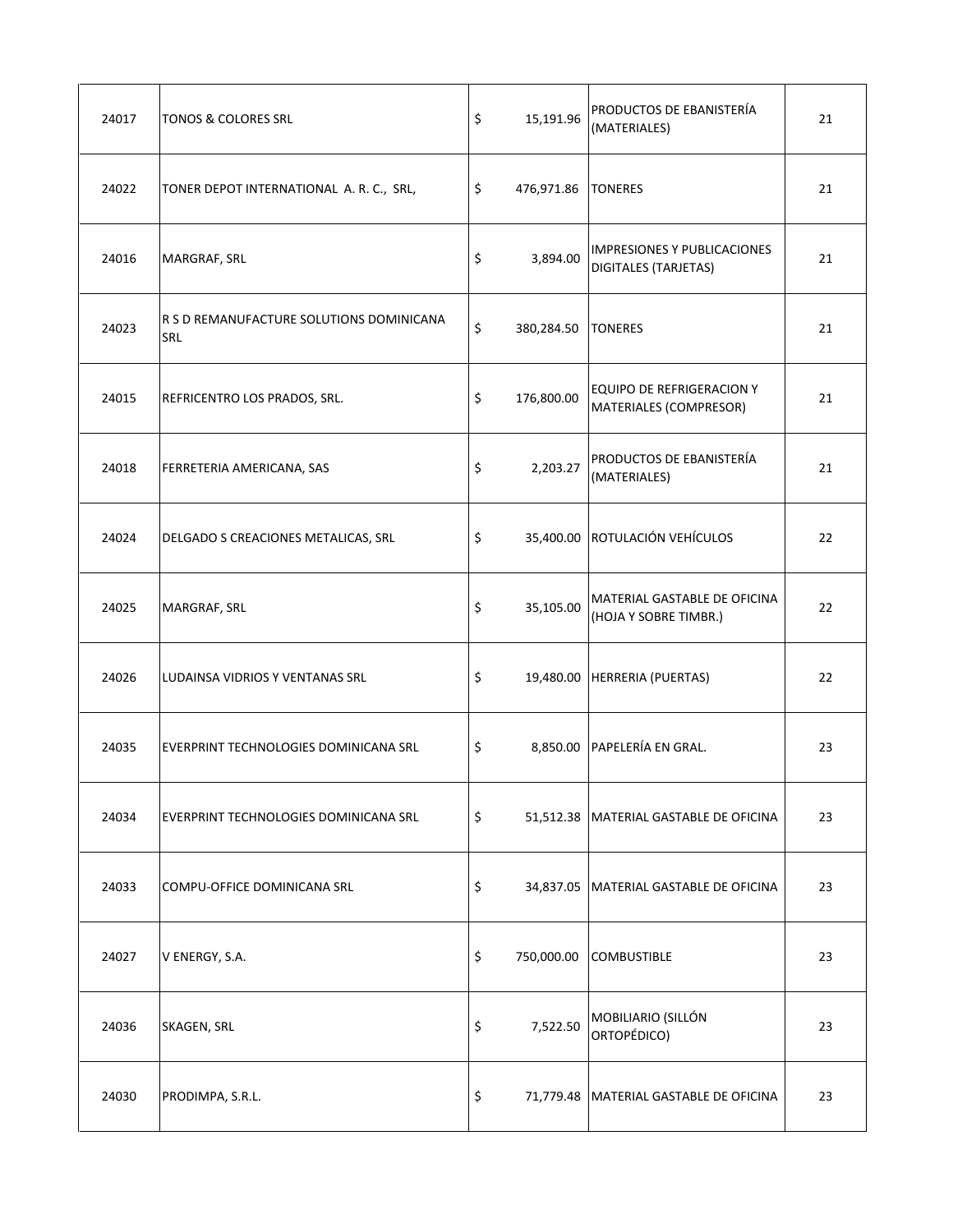| 24029 | EXODO SOLUCIONES, SRL.             | \$<br>1,770.00  | MANTENIMIENTO DE EQUIPOS<br>(FOTOCOPIADORA)            | 23 |
|-------|------------------------------------|-----------------|--------------------------------------------------------|----|
| 24031 | OD DOMINICANA CORP                 | \$              | 120,950.65   MATERIAL GASTABLE DE OFICINA              | 23 |
| 24028 | MUEBLES OMAR, S. A.                | \$              | 45,135.00 MOBILIARIO (CASILLERO-LOCKER)                | 23 |
| 24032 | OFFITEK, SRL                       | \$              | 156,100.63 MATERIAL GASTABLE DE OFICINA                | 23 |
| 24037 | PADRON OFFICE SUPPLY SRL           | \$<br>39,648.00 | SERVICIO DE MANTENIMIENTO<br><b>DE IMPRESORAS</b>      | 24 |
| 24038 | PERSEUS COMERCIAL, SRL             | \$              | 219,432.75   PRODUCTOS DE PLOMERIA                     | 24 |
| 24040 | COMPUTADORAS DOMINICANAS, SRL.     | \$<br>2,354.10  | EQUIPOS TECNOLÓGICOS Y DE<br><b>INFORMÁTICA</b>        | 24 |
| 24039 | BELTREZ DECORAUTO SRL              | \$              | 4,000.00 REPUESTOS PARA VEHÍCULOS                      | 24 |
| 24044 | SUPLIDORA GOMEZ PEREZ SUGOPECA SRL | \$              | 11,271.36 EQUIPO TECOLOGICO Y DE<br><b>INFORMATICA</b> | 27 |
| 24042 | <b>FL&amp;M COMERCIAL SRL</b>      | \$              | 26,523.04 MATERIALES DE PLOMERIA                       | 27 |
| 24046 | <b>GLODINET SRL</b>                | \$              | 46,728.00 CARTUCHOS                                    | 27 |
| 24045 | EMPRESAS MACANGEL, SRL             | \$<br>8,260.00  | ALMOHADILLAS PARA<br><b>MICRÓFONOS</b>                 | 27 |
| 24047 | <b>INVERPACK, SRL</b>              | \$              | 16,472.80 CARTUCHOS                                    | 27 |
| 24048 | ATHILL & MARTINEZ, S. A.           | \$              | 226,300.40   MATERIAL GASTABLE (LIMPIEZA)              | 27 |
| 24050 | CENTRO CUESTA NACIONAL, SAS        | \$              | 8,996.40   MATERIAL GASTABLE (LIMPIEZA)                | 27 |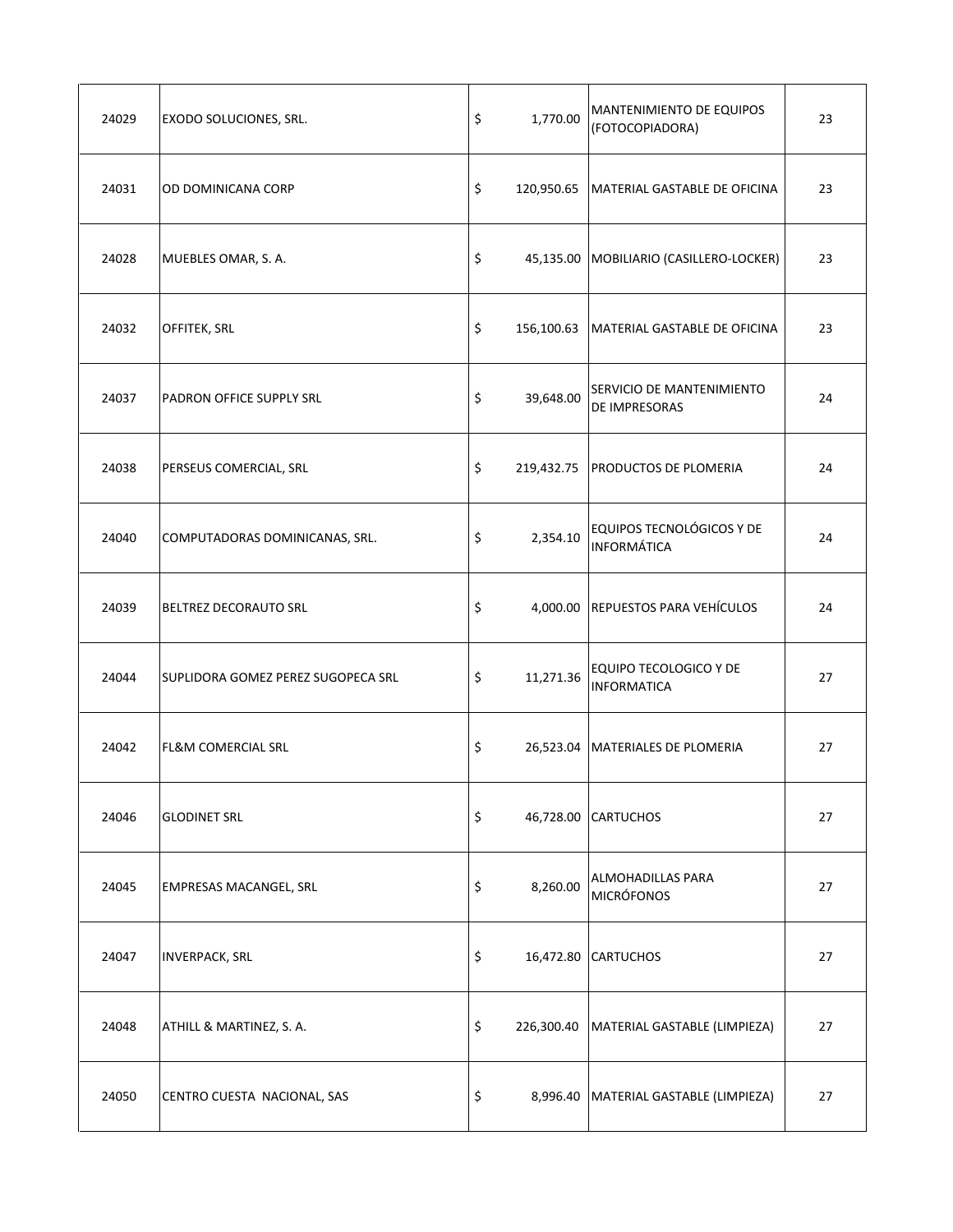| 24043 | UNIDAD TECNOLOGICA DOMINICANA, SRL | \$<br>260,693.32             | <b>EQUIPO TECNOLOGICO Y DE</b><br><b>INFORMATICA (TV)</b> | 27 |
|-------|------------------------------------|------------------------------|-----------------------------------------------------------|----|
| 24041 | MATERIALES INDUSTRIALES, SAS       | \$                           | 57,485.00 PRODUCTOS DE PLOMERIA                           | 27 |
| 24052 | EDITORA CORRIPIO, SAS              | \$<br>133,055.00 EL JUDICIAL |                                                           | 27 |
| 24051 | FERRETERIA POPULAR, SRL            | \$                           | 210,857.83   PRODUCTOS DE EBANISTERIA                     | 27 |
| 24049 | <b>GLOBAL OFFICE JL. SRL.</b>      | \$                           | 47,002.47   MATERIAL GASTABLE (LIMPIEZA)                  | 27 |
| 24066 | FERRETERIA AMERICANA, SAS          | \$<br>2,950.77               | PRODUCTOS DE PLOMERIA<br>(BOMBA)                          | 28 |
| 24057 | INDUSTRIAS BANILEJAS, SAS          | \$                           | 62,698.81 ALIMENTOS Y BEBIDAS                             | 28 |
| 24056 | GRUPO GRM, SRL.                    | \$                           | 57,757.46 PRODUCTO DE EBANISTERIA                         | 28 |
| 24065 | GRUPO GRM, SRL.                    | \$                           | 3,601.36 PRODUCTOS FERRETEROS (FAJAS)                     | 28 |
| 24055 | MUEBLES OMAR, S. A.                | \$                           | 183,911.73 MOBILIARIO (ESTACIONES MOD)                    | 28 |
| 24053 | MATERIALES INDUSTRIALES, SAS       | \$                           | 56,900.77 PRODUCTOS DE EBANISTERIA                        | 28 |
| 24064 | VIAMAR, S. A.                      | \$<br>4,929.51               | REPUESTOS PARA VEHÍCULOS<br>(BATERÍA)                     | 28 |
| 24062 | LA INNOVACION, SRL                 | \$<br>11,039.99              | PRODUCTOS FERRETEROS (ASPAS<br>ABANICO)                   | 28 |
| 24063 | LA INNOVACION, SRL                 | \$<br>7,985.00               | PRODUCTOS FERRETEROS (CAJA<br>FUERTE)                     | 28 |
| 24054 | PERSEUS COMERCIAL, SRL             | \$                           | 35,853.83 PRODUCTOS DE EBANISTERIA                        | 28 |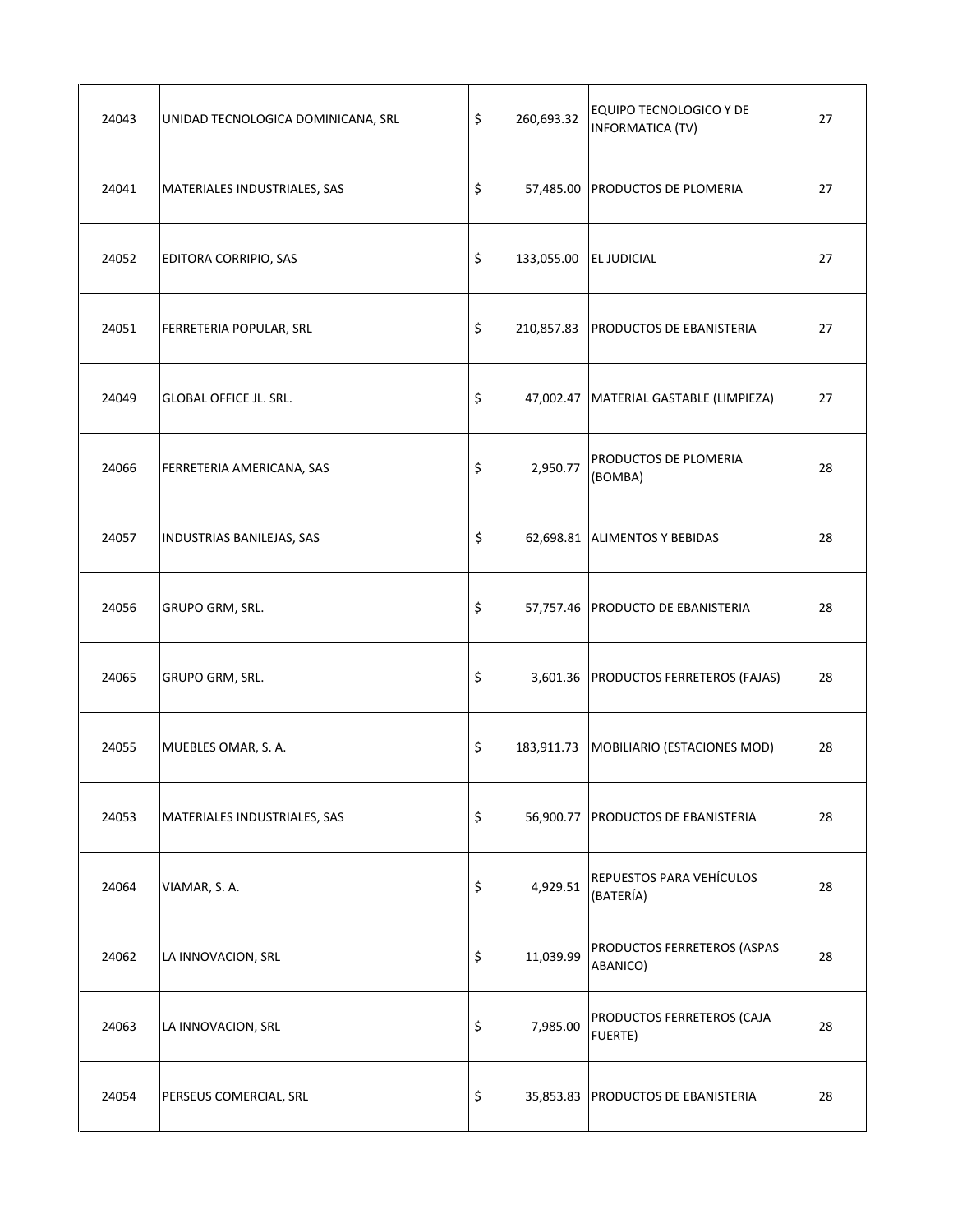| 24061 | AVELINO ABREU, SAS                              | \$<br>25,996.06       | REPUESTOS PARA VEHÍCULOS<br>(GOMAS)        | 28 |
|-------|-------------------------------------------------|-----------------------|--------------------------------------------|----|
| 24058 | CENTRO CUESTA NACIONAL, SAS                     | \$                    | 11,431.21 ALIMENTOS Y BEBIDAS              | 28 |
| 24059 | CENTRO CUESTA NACIONAL, SAS                     | \$                    | 31,390.10 ALIMENTOS Y BEBIDAS              | 28 |
| 24060 | LOM OFFICE COMP, SRL                            | \$<br>52,547.76 TONER |                                            | 28 |
| 24067 | <b>INGENIERIA &amp; SERVICIOS SRL</b>           | \$                    | 12,439.56 PRODUCTOS DE PLOMERIA            | 29 |
| 24068 | AMANA COMERCIAL, SRL                            | \$                    | 3,468.37 PRODUCTOS DE PLOMERIA             | 29 |
| 24069 | COMERYM, SRL                                    | \$<br>21,240.00       | SERVICIO DE LIMPIEZA DE<br><b>CORTINAS</b> | 29 |
| 24073 | EL RELAMP. LIMP. DE CIST. Y PLOM. EN GRAL. SRL. | \$<br>5,900.00        | SERVICIO DE LIMPIEZA DE<br><b>CISTERNA</b> | 30 |
| 24074 | REFRI CITY, SRL                                 | \$                    | 39,198.92 MATERIALES DE REFRIGERACIÓN      | 30 |
| 24072 | CENTRO CUESTA NACIONAL, SAS                     | \$                    | 7,552.42 ALIMENTOS Y BEBIDAS               | 30 |
| 24071 | CENTRO CUESTA NACIONAL, SAS                     | \$                    | 17,380.00 UTILES DE COCINA                 | 30 |
| 24070 | <b>MOTO FRANCIS SRL</b>                         | \$<br>11,092.00       | REPUESTOS DE VEHÍCULOS<br>(MOTOCICLETA)    | 30 |
| 24075 | MUEBLES OMAR, S. A.                             | \$                    | 28,517.77 MOBILIARIO (COUNTER)             | 30 |
| 24078 | MUEBLES OMAR, S. A.                             | \$                    | 369,868.97 MOBILIARIOS                     | 31 |
| 24076 | COMPU-OFFICE DOMINICANA SRL                     | \$<br>173,773.59      | <b>MOBILIARIOS</b>                         | 31 |